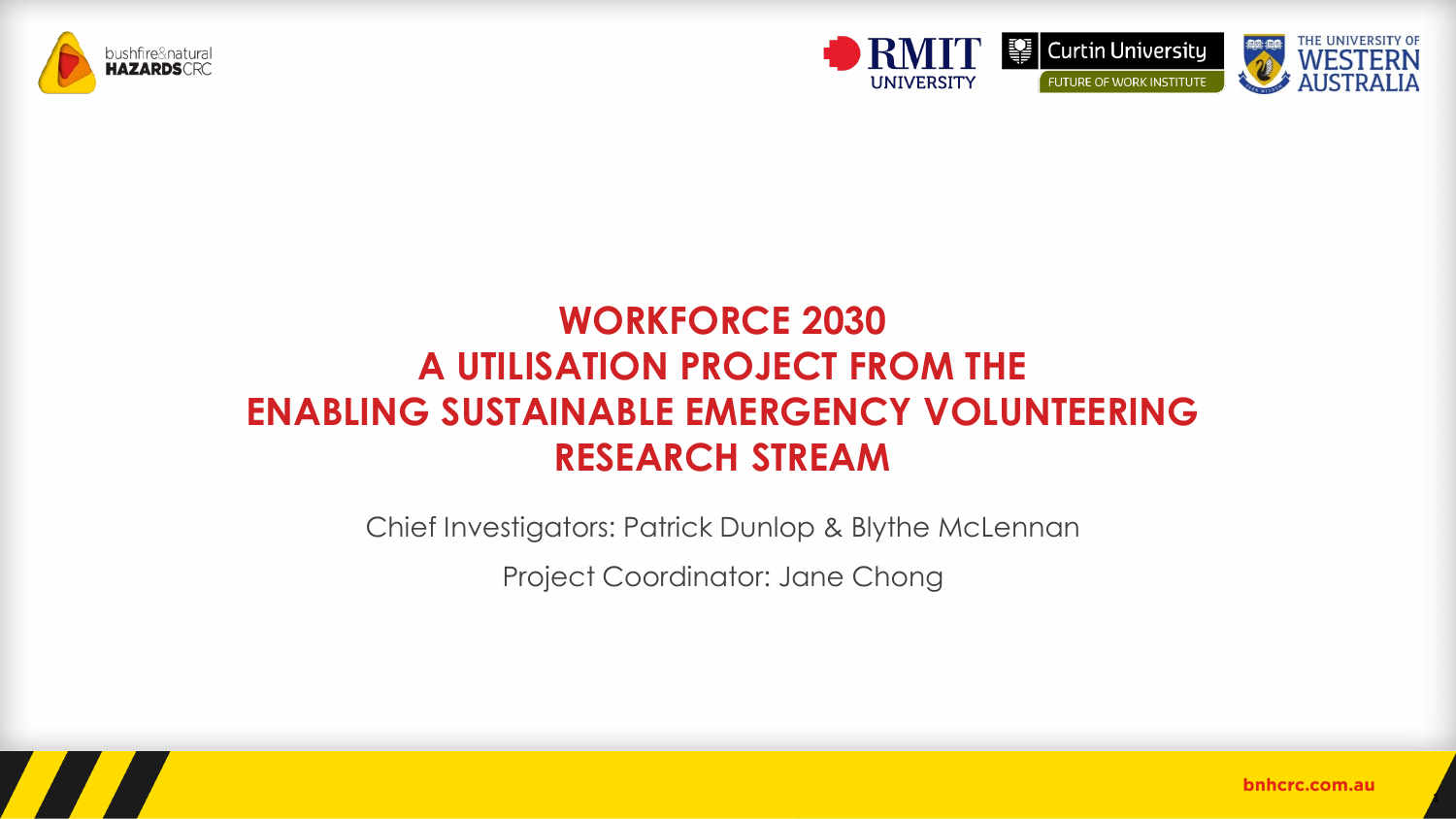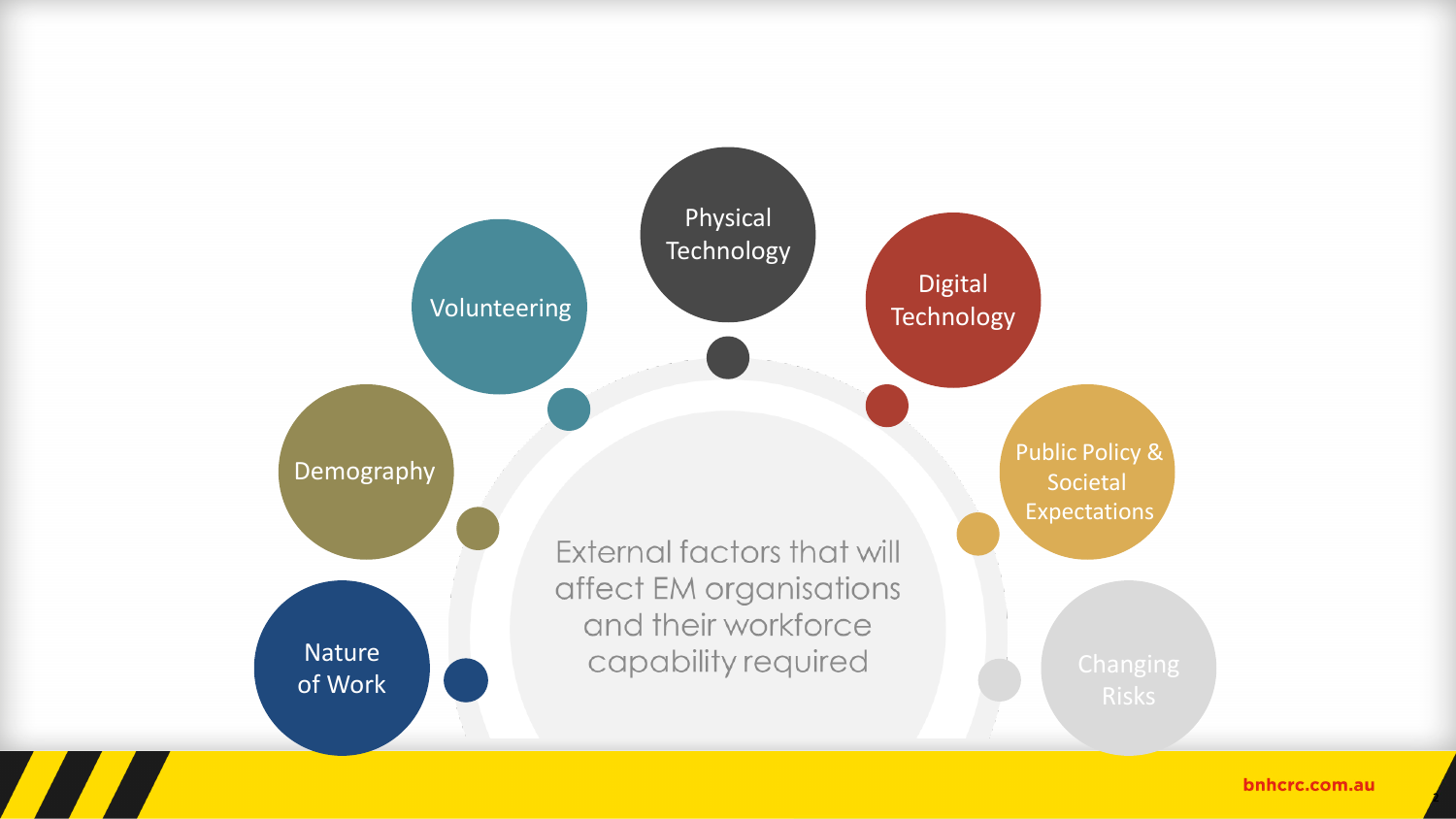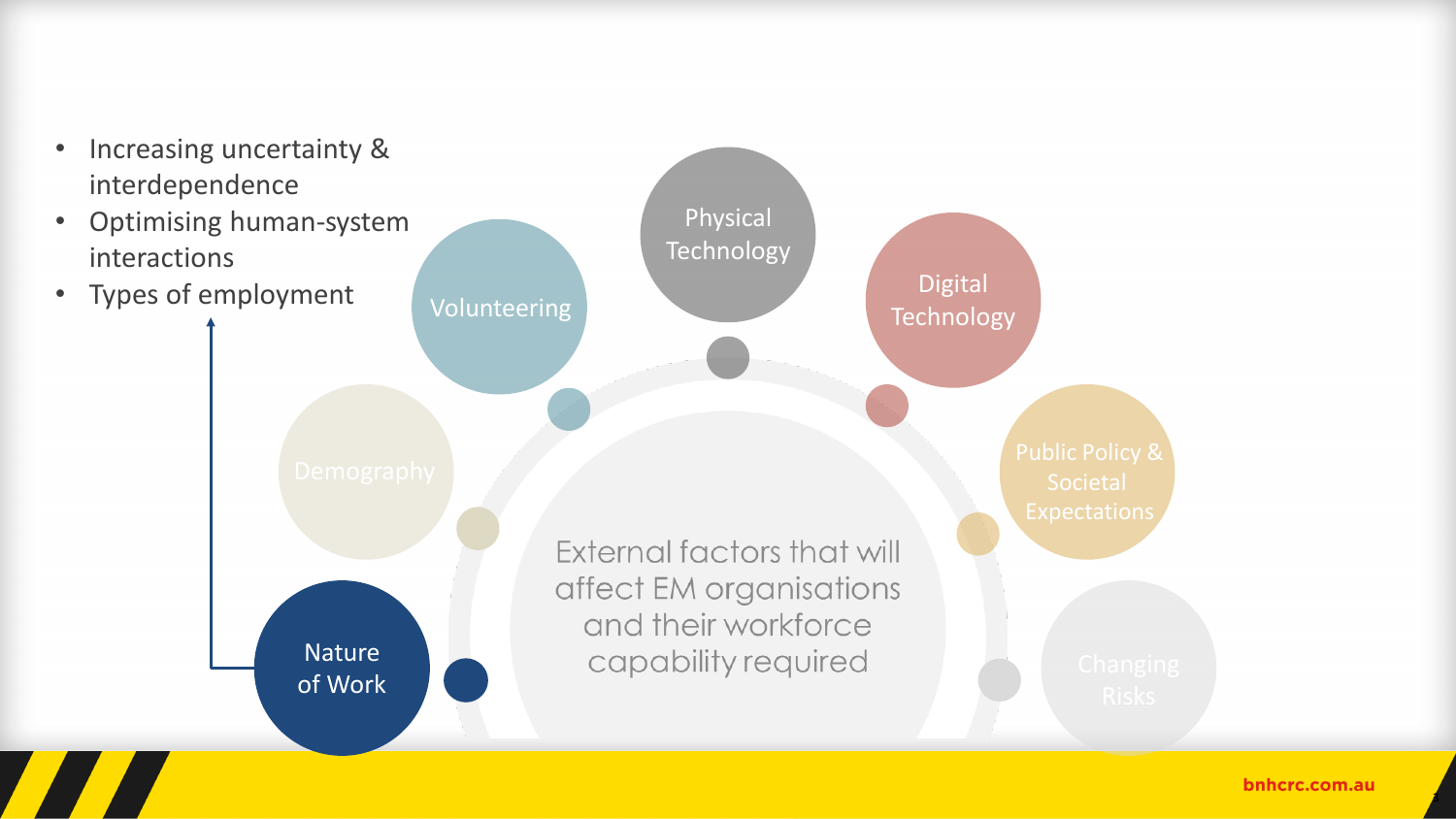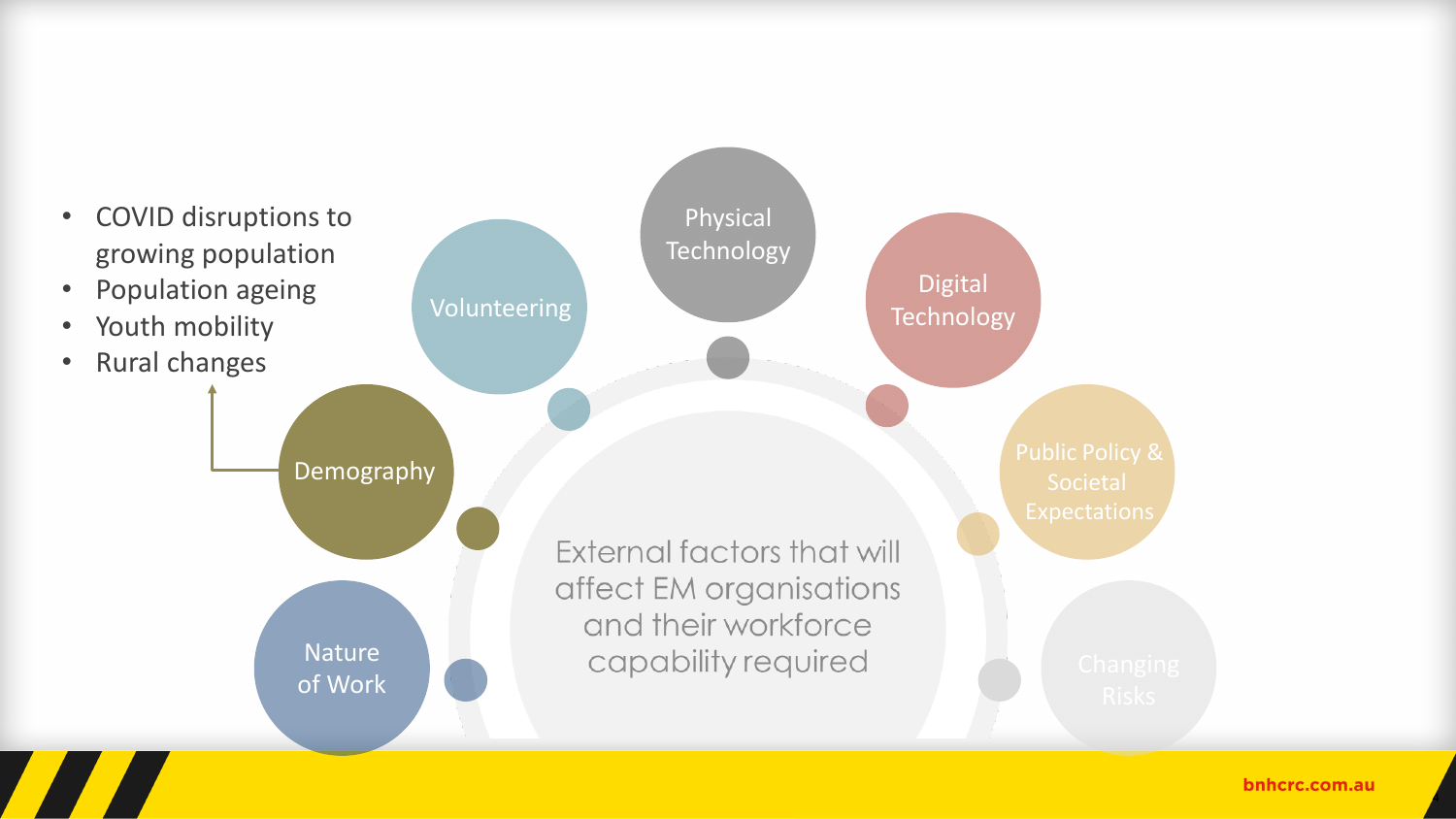

- Traditional vs modern volunteering styles
- Informal, spontaneous volunteering trends in EM

**Nature** 

Demography

of Work

Volunteering



External factors that will affect EM organisations and their workforce capability required

Physical

**Technology** 

#### bnhcrc.com.au

5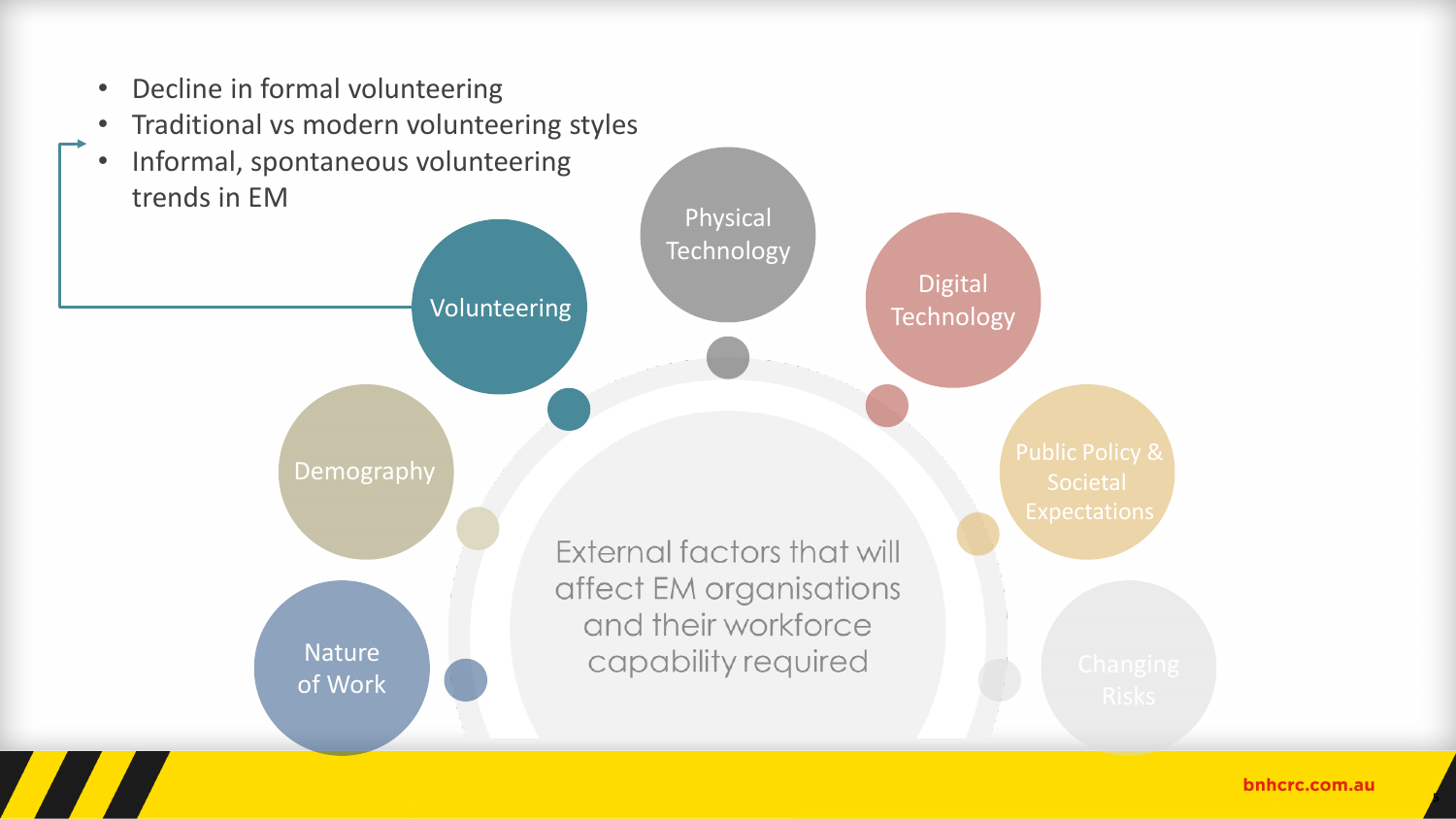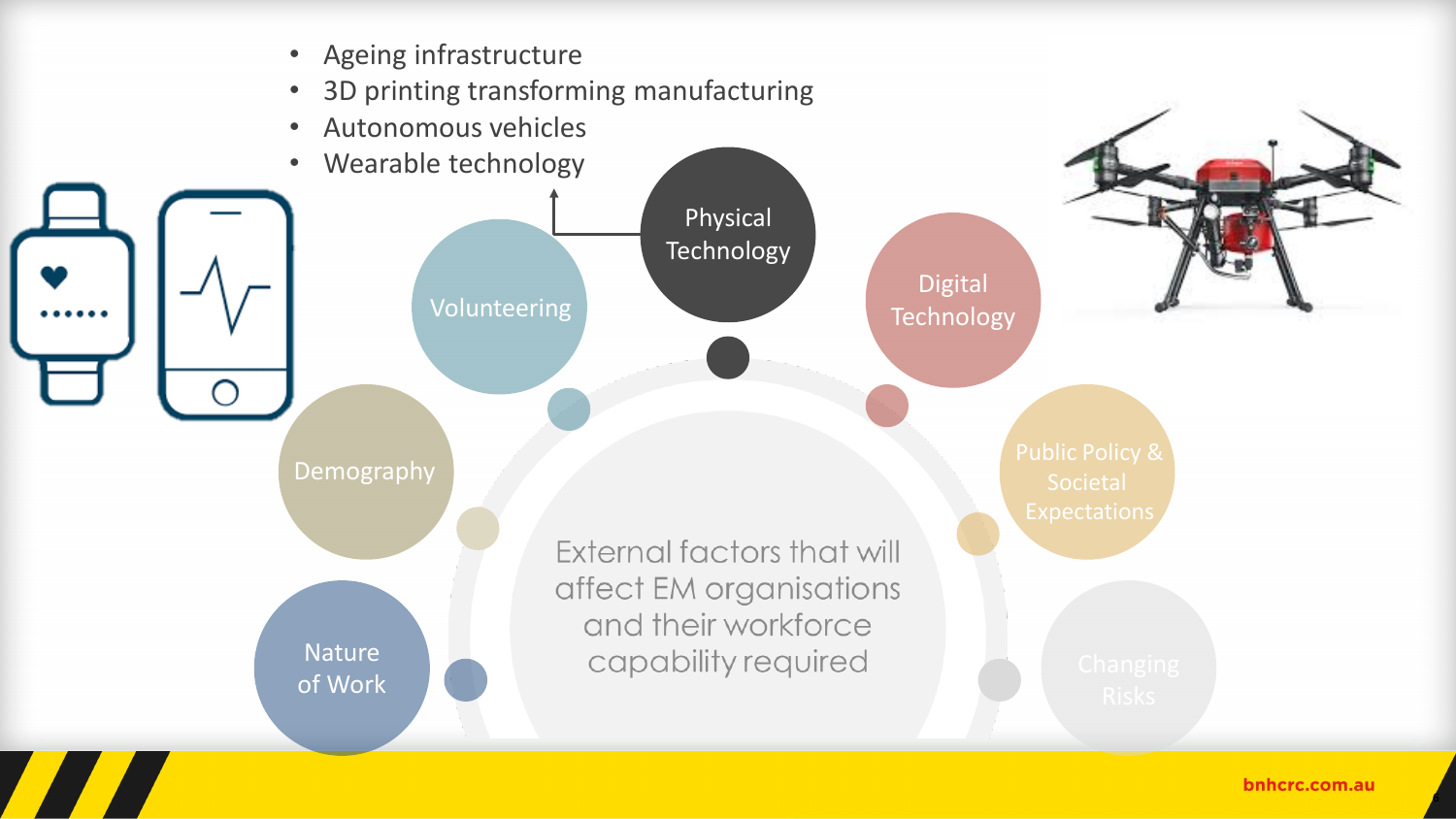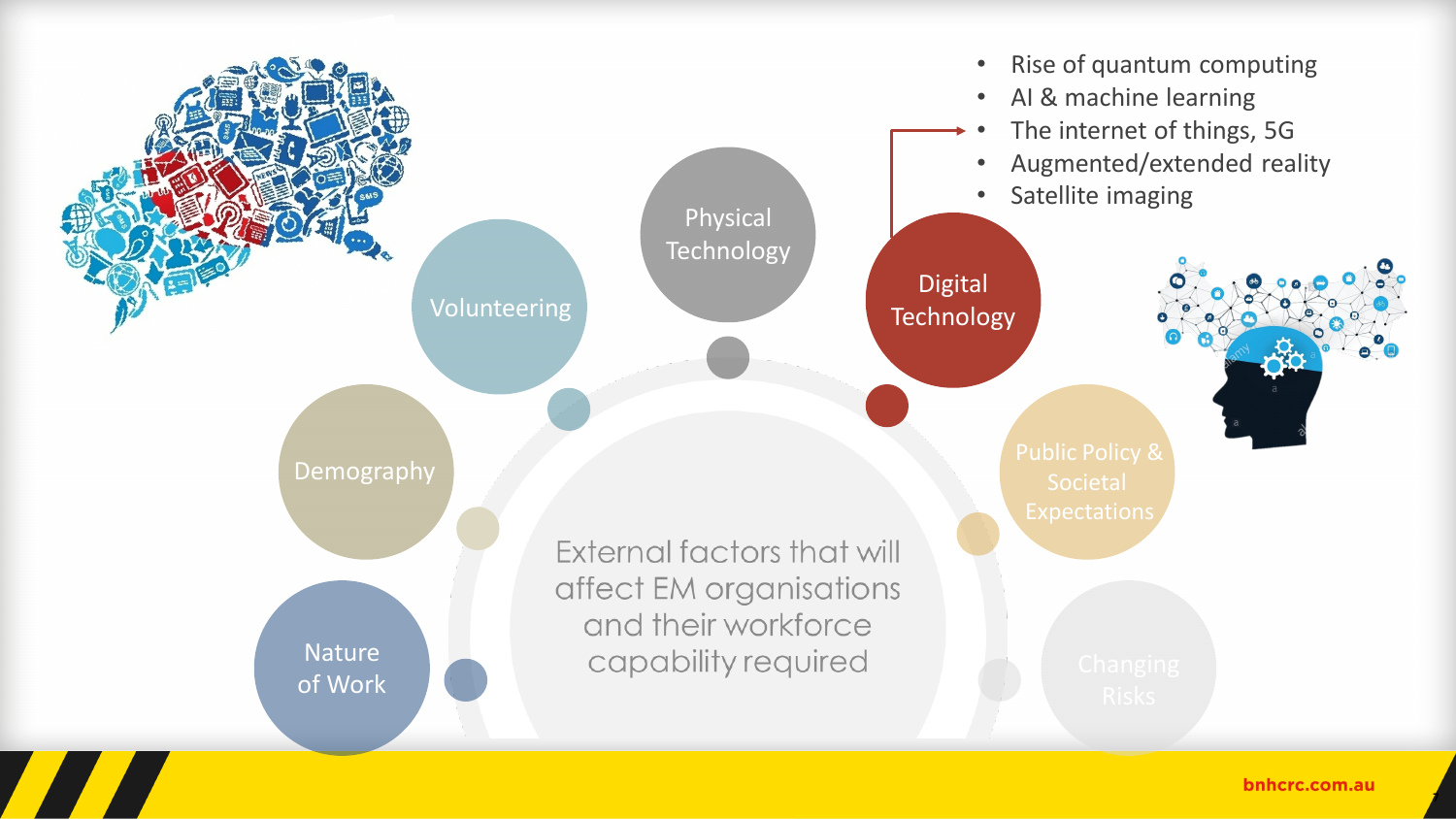

8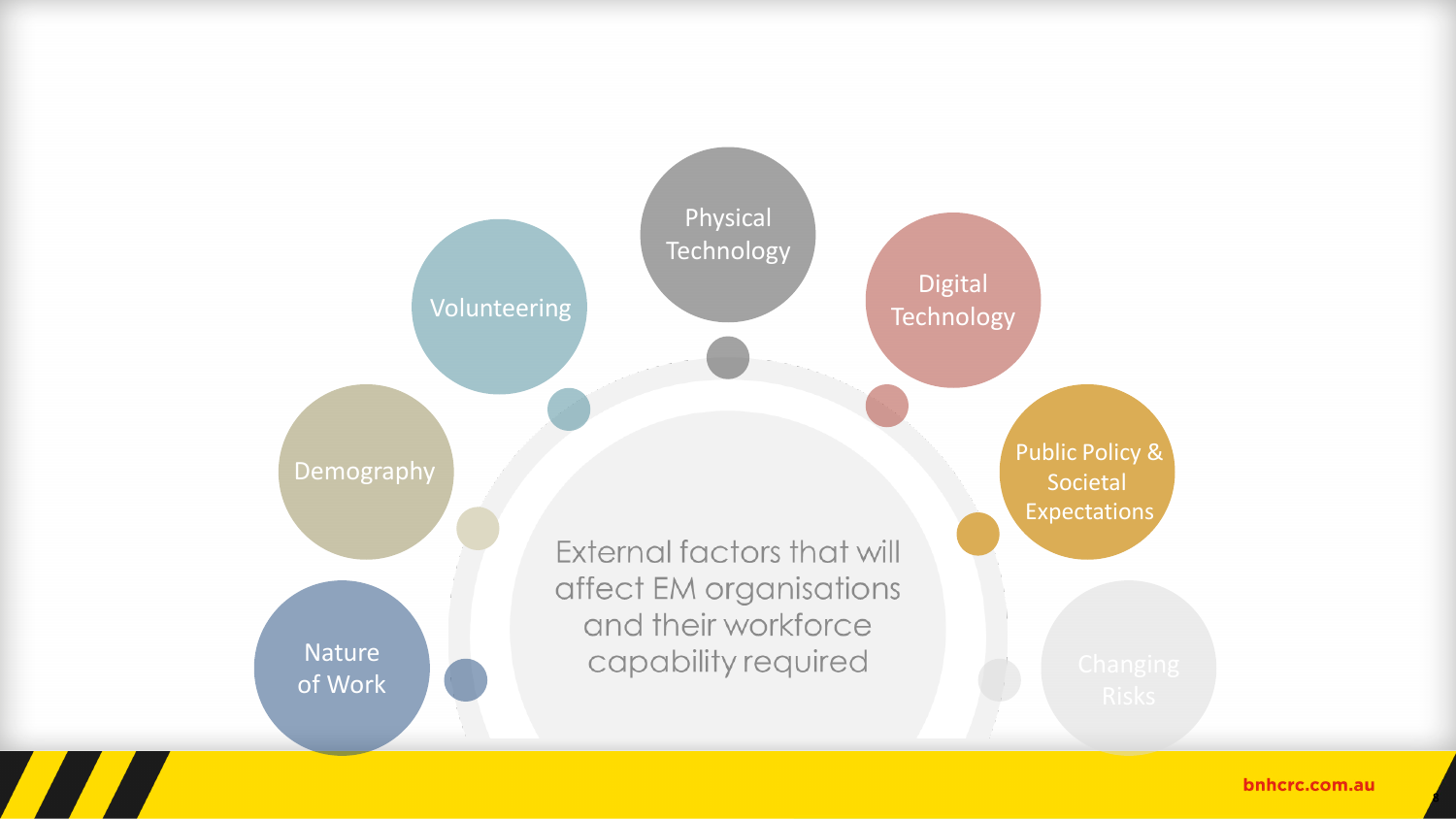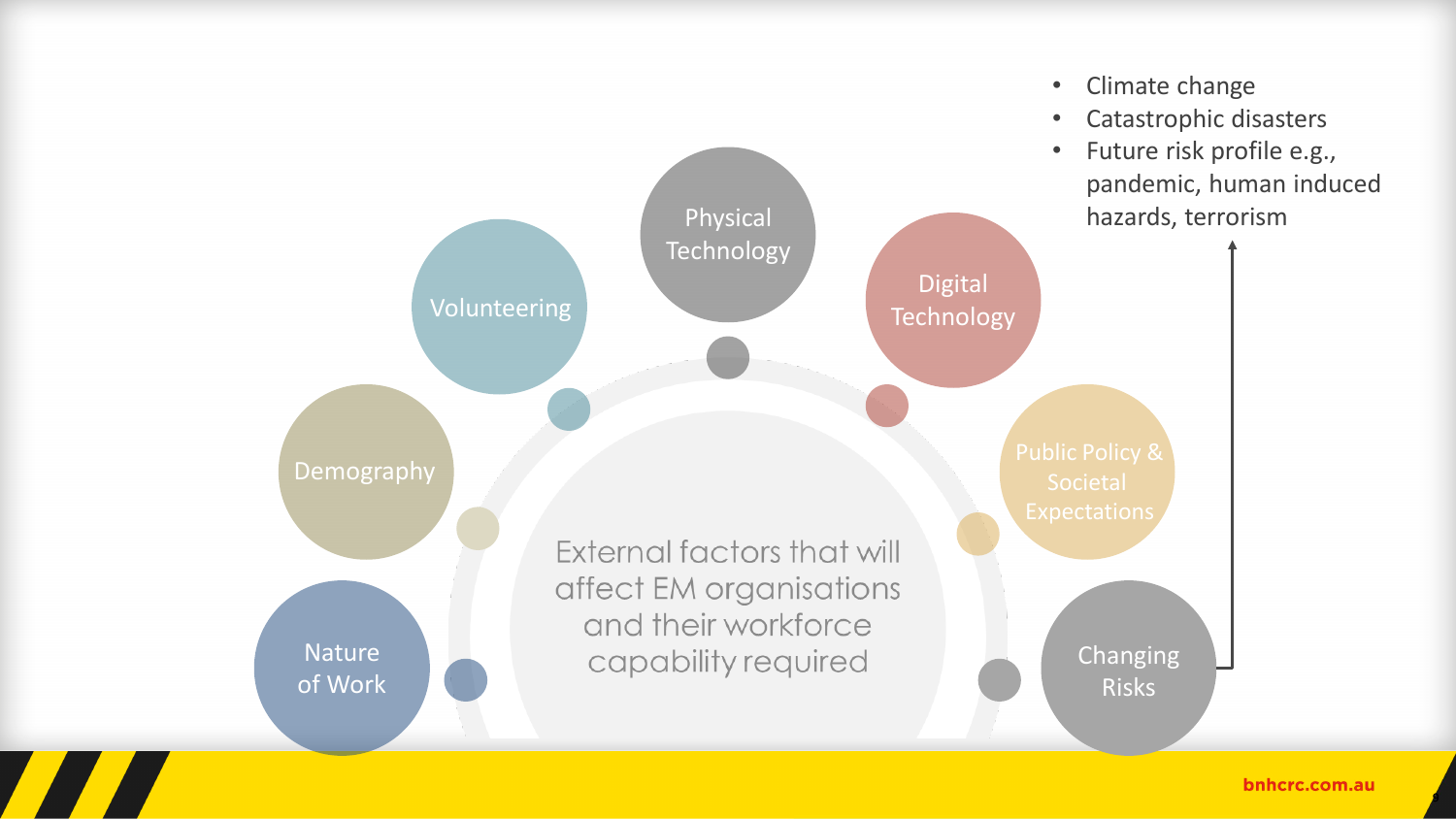- Ageing infrastructure
- 3D printing transforming manufacturing

Physical

**Technology** 

• Autonomous vehicles

• Wearable technology

- Decline in formal volunteering
- Traditional vs modern volunteering styles
- Informal, spontaneous volunteering trends in EM

- COVID disruptions to growing population
- Population ageing
- Youth mobility
- Rural changes

- Increasing uncertainty & interdependence
- Optimising humansystem interactions
- Types of employment

**Nature** of Work

Demography

Volunteering

External factors that will affect EM organisations and their workforce capability required



- AI & machine learning
- The internet of things, 5G
- Augmented/extended reality
- Satellite imaging

Public Policy & Societal

Expectations

Digital

**Technology** 

- Climate change
- **Catastrophic** disasters
- Future risk profile e.g., pandemic, human induced hazards, terrorism

 $1<sup>0</sup>$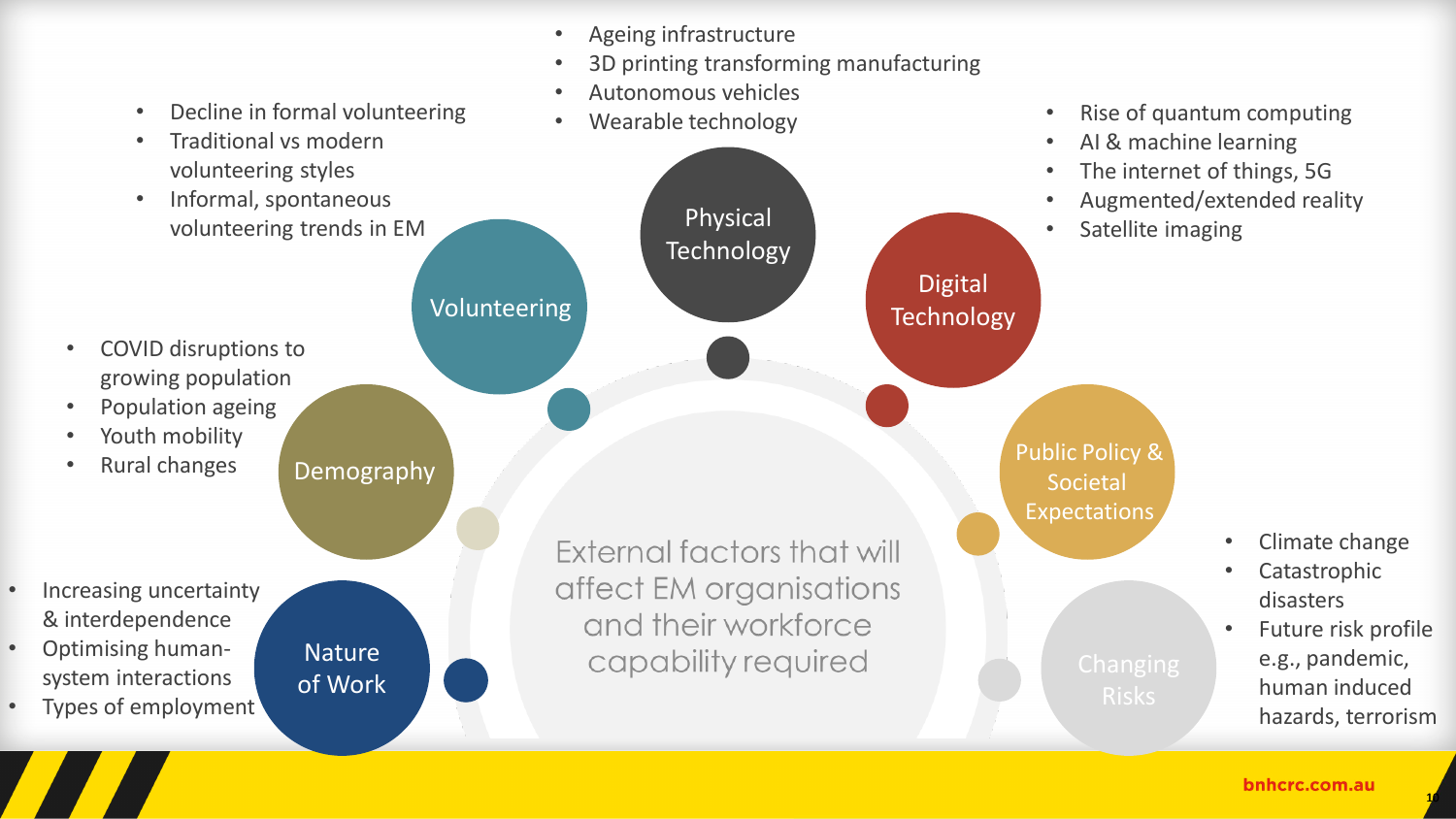# Implication for Volunteers and Paid Workers



bnhcrc.com.au

 $1/1$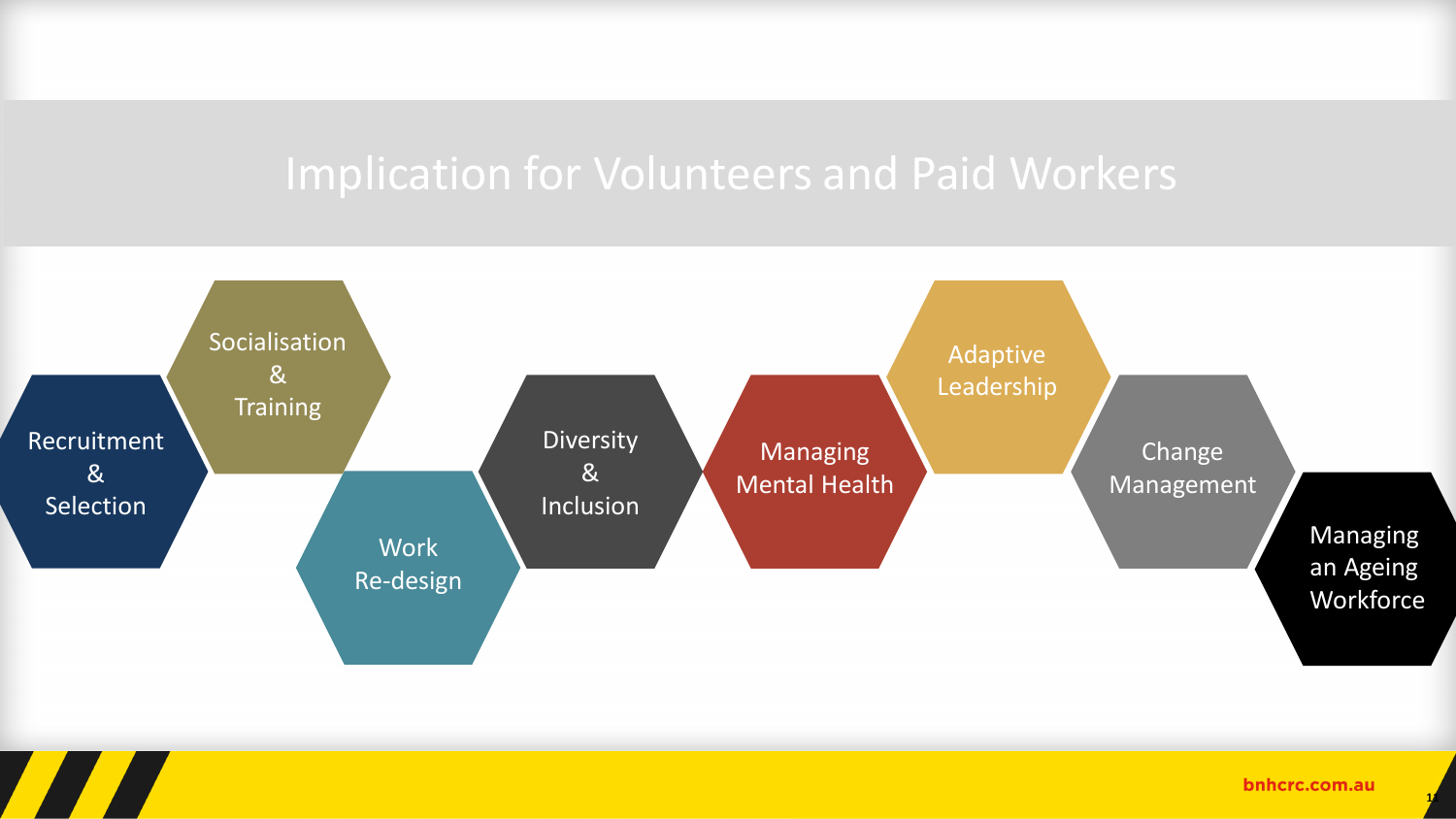

- Digital and online technology
- Immersive assessments
- Access to individual data and complex predictive algorithms
- Increasing focus on improving diversity, fairness, assessing 'future skills'

 $1/2$